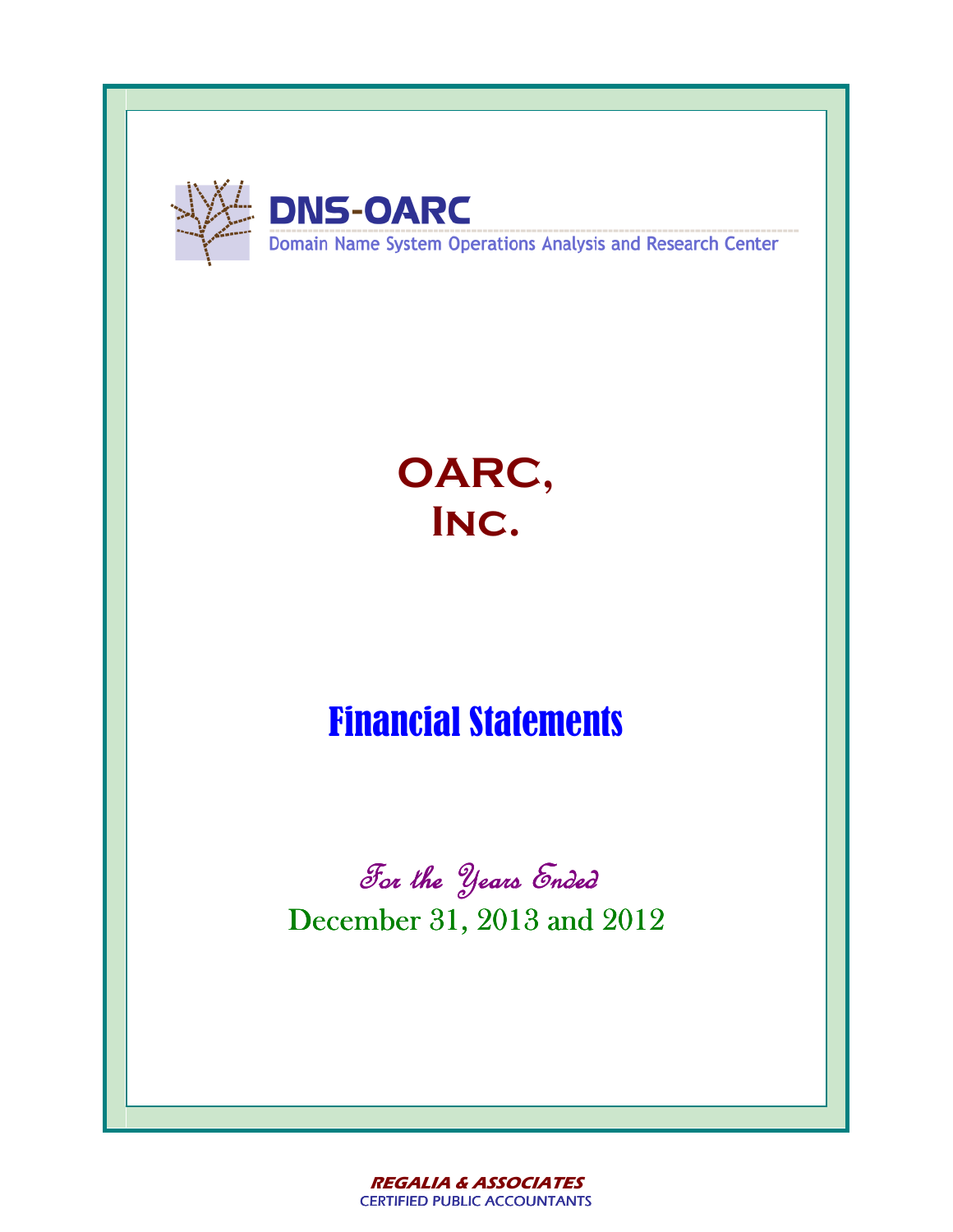# (A Delaware Not-For-Profit Corporation) December 31, 2013 and 2012

# **CONTENTS**

|                                                    | Page           |
|----------------------------------------------------|----------------|
| <b>Independent Auditors' Report</b>                | 1              |
| <b>Financial Statements:</b>                       |                |
| <b>Statements of Financial Position</b>            | $\overline{2}$ |
| Statements of Activities and Changes in Net Assets | 3              |
| <b>Statements of Cash Flows</b>                    | $\overline{4}$ |
| <b>Statement of Functional Expenses</b>            | 5              |
| Notes to Financial Statements                      | $6 - 9$        |

# **OARC, INC.**

950 Charter Street Redwood City, California 94063 (650) 423-1344, FAX (650) 423-1355 Email: info@oarc.org Web Site Address: www.dns-oarc.net

> **REGALIA & ASSOCIATES**  *CERTIFIED PUBLIC ACCOUNTANTS CERTIFIED PUBLIC ACCOUNTANTS*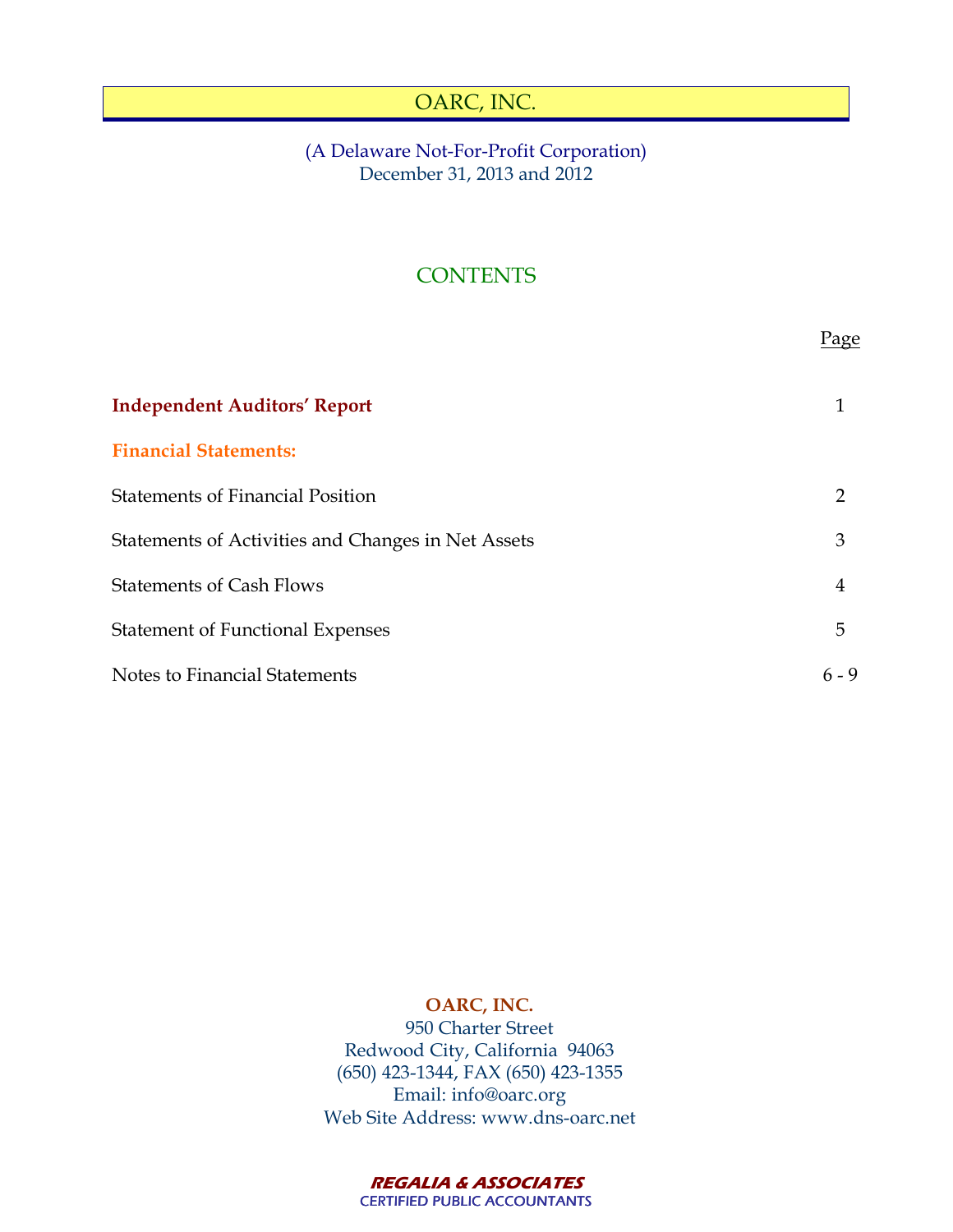

*C E R T I F I E D P U B L I C A C C O U N T A N T S 1 0 3 TOWN & COUNTRY D RIVE , SUITE K , DANVILLE , CALIFORNIA 94526 DO UGLAS REGALIA, C PA DANA CHAVARRIA, CP A MARIANNE RYAN TRIC IA WILSO N JANICE TAYLOR, CPA COMPONE ASSEMBLE AT A PARTICLE WENDY THOMAS, CPA LISA C LO VEN, C PA DARLENE RODRIGU ES, CP A [ LISA VEN, PA DARLENE RODRIGU ES, CP [inac tive] inac tive] LISA PARKER, CPA [inactive] LISA PARKER, CPA [inactive] WW W.MRCP A.C OM OFFIC E: 925.314.0390 FA OM OFFIC FAX: 925.314.0469 X: 925.314.0469*

# **INDEPENDENT AUDITORS' REPORT**

#### **The Board of Directors OARC**

We have audited the accompanying financial statements of OARC (a nonprofit organization) which comprise the statements of financial position as of December 31, 2013 and 2012 and the related statements of activities and changes in net assets, cash flows and functional expenses for the years then ended, and the related notes to the financial statements.

## *Management's Responsibility for the Financial Statements*

Management is responsible for the preparation and fair presentation of these financial statements in accordance with accounting principles generally accepted in the United States of America; this includes the design, implementation, and maintenance of internal control relevant to the preparation and fair presentation of financial statements that are free from material misstatement, whether due to fraud or error.

# *Auditor's Responsibility*

Our responsibility is to express an opinion on these financial statements based on our audits. We conducted our audits in accordance with auditing standards generally accepted in the United States of America. Those standards require that we plan and perform the audits to obtain reasonable assurance about whether the financial statements are free from material misstatement.

An audit involves performing procedures to obtain audit evidence about the amounts and disclosures in the financial statements. The procedures selected depend on the auditor's judgment, including the assessment of the risks of material misstatement of the financial statements, whether due to fraud or error. In making those risk assessments, the auditor considers internal control relevant to the entity's preparation and fair presentation of the financial statements in order to design audit procedures that are appropriate in the circumstances, but not for the purpose of expressing an opinion on the effectiveness of the entity's internal control. Accordingly, we express no such opinion. An audit also includes evaluating the appropriateness of accounting policies used and the reasonableness of significant accounting estimates made by management, as well as evaluating the overall presentation of the financial statements.

We believe that the audit evidence we have obtained is sufficient and appropriate to provide a basis for our audit opinion.

## *Opinion*

In our opinion, the financial statements referred to above present fairly, in all material respects, the financial position of OARC as of December 31, 2013 and 2012, and the results of its operations and its cash flows for the years then ended in accordance with accounting principles generally accepted in the United States of America.

## *Other Matters*

The prior year summarized comparative information has been derived from OARC's December 31, 2012 financial statements. In our report dated April 15, 2013, we expressed an unqualified opinion on those financial statements.

|                      | 1st Draft |       |
|----------------------|-----------|-------|
| Danville, California |           |       |
| April 21, 2013       |           |       |
|                      |           | Page: |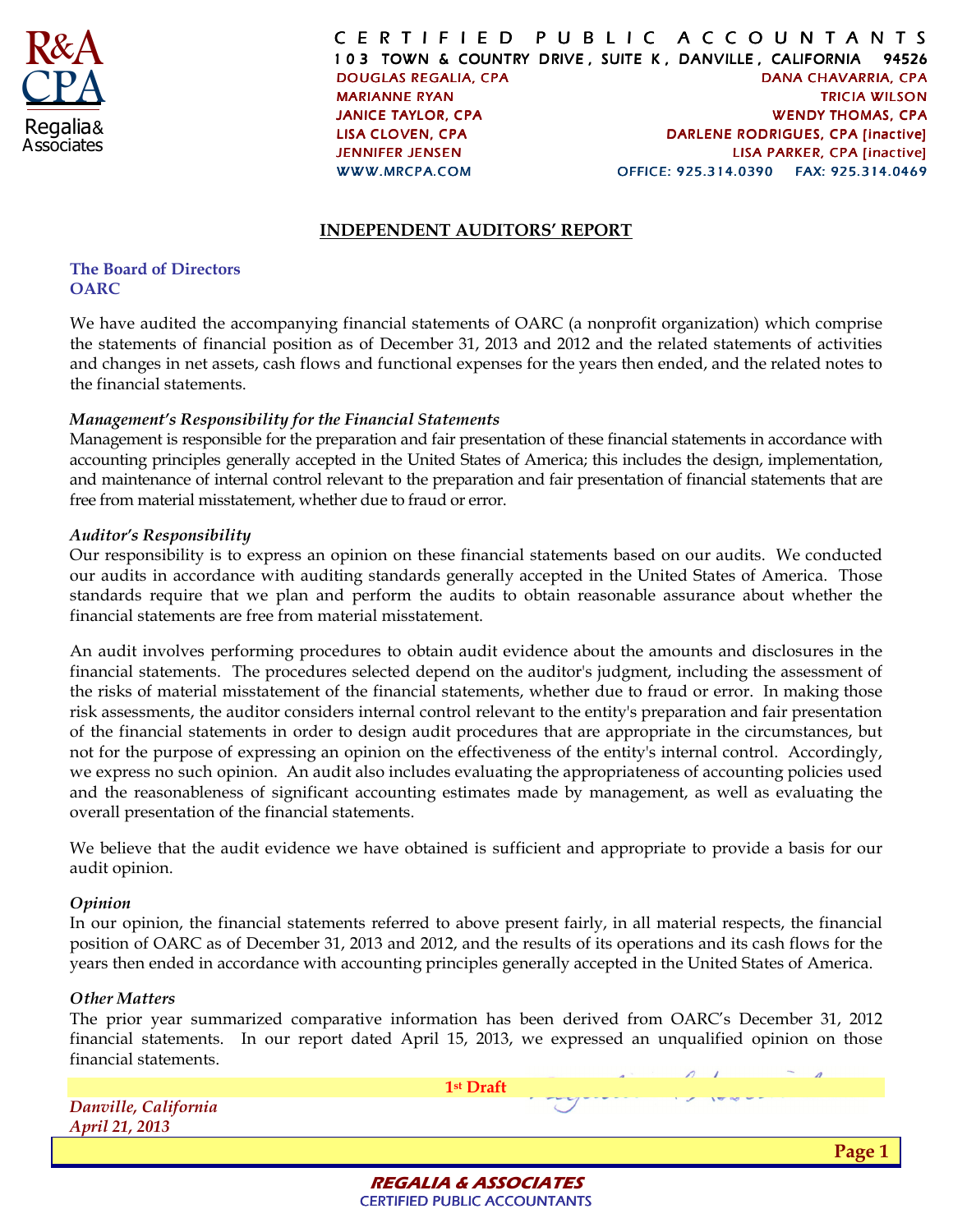# **Statements of Financial Position December 31, 2013 and 2012**

## **ASSETS**

|                                           | 2013 |         | 2012 |         |
|-------------------------------------------|------|---------|------|---------|
| Current assets:                           |      |         |      |         |
| Cash and cash equivalents                 | \$   | 294,900 | \$   | 165,468 |
| Accounts receivable, net                  |      | 27,000  |      | 38,250  |
| Prepaid expenses and other current assets |      |         |      |         |
| Total current assets                      |      | 321,900 |      | 203,718 |
| Property and equipment, net               |      | 82,660  |      | 4,969   |
|                                           | S    | 404,560 | S    | 208,687 |

# **LIABILITIES AND NET ASSETS**

| Current liabilities:                |               |               |
|-------------------------------------|---------------|---------------|
| Accounts payable and other accruals | \$<br>30,464  | \$<br>8,765   |
| Deferred revenue                    | 183,011       | 111,714       |
|                                     |               |               |
| Total current liabilities           | 213,475       | 120,479       |
|                                     |               |               |
| Net assets:                         |               |               |
| Unrestricted                        | 191,085       | 88,208        |
| Total net assets                    | 191,085       | 88,208        |
|                                     |               |               |
|                                     | \$<br>404,560 | \$<br>208,687 |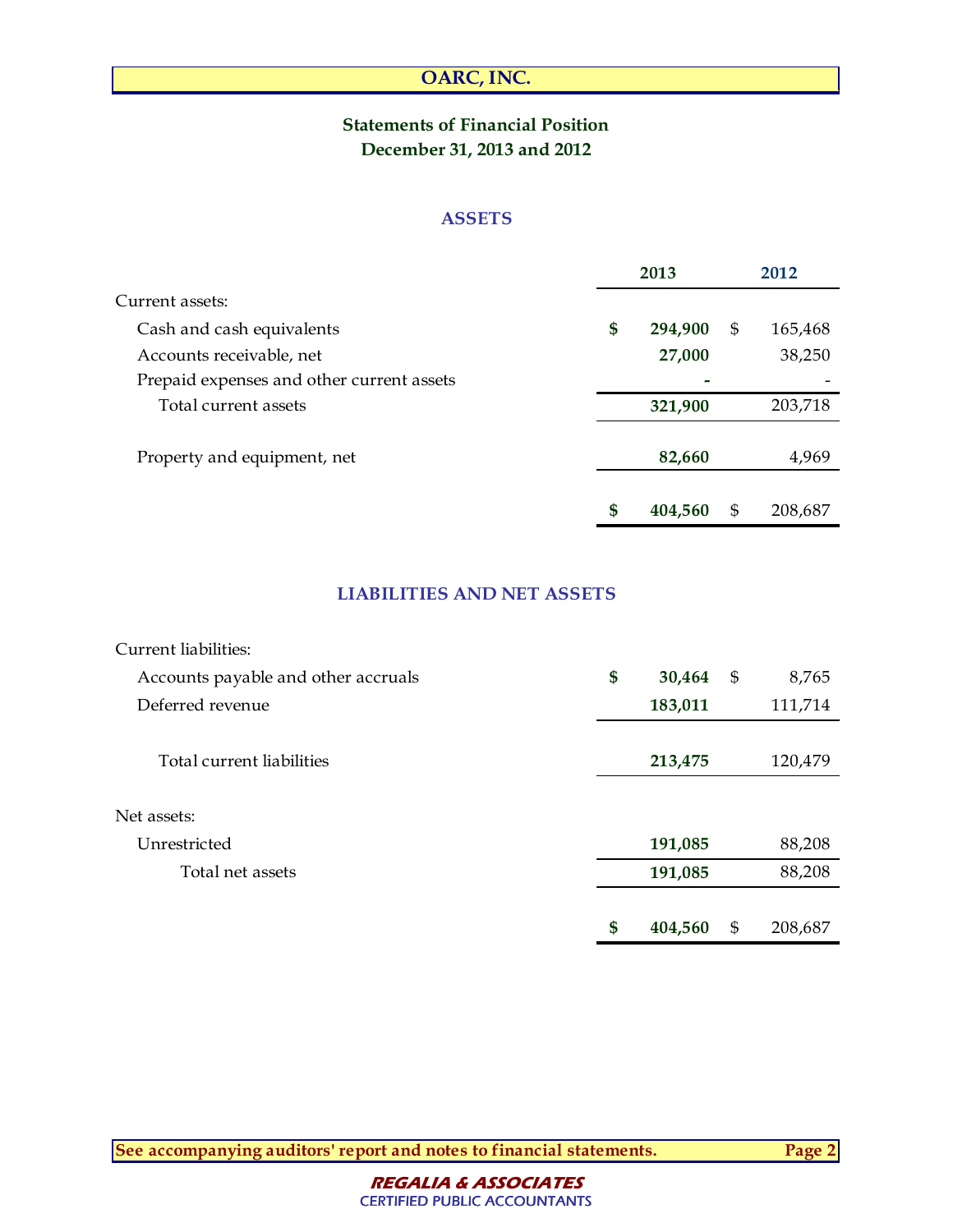# **Statements of Activities and Changes in Net Assets Years Ended December 31, 2013 and 2012**

|                                           |             | 2012            |              |  |
|-------------------------------------------|-------------|-----------------|--------------|--|
| Changes in unrestricted net assets:       |             |                 |              |  |
| Revenue and support:                      |             |                 |              |  |
| Membership fees                           | $\mathbf S$ | 311,204<br>- \$ | 249,639      |  |
| Donations and grants                      |             | 128,239         | 17,711       |  |
| Total revenue and support                 |             | 439,443         | 267,350      |  |
| Operating expenses:                       |             |                 |              |  |
| Program                                   |             | 303,317         | 139,586      |  |
| General and administrative                |             | 33,249          | 36,120       |  |
| Fund raising                              |             |                 |              |  |
| Total operating expenses                  |             | 336,566         | 175,706      |  |
| Increase in net assets                    |             | 102,877         | 91,644       |  |
| Net assets (deficit) at beginning of year |             | 88,208          | (3, 436)     |  |
| Net assets at end of year                 | \$          | 191,085         | \$<br>88,208 |  |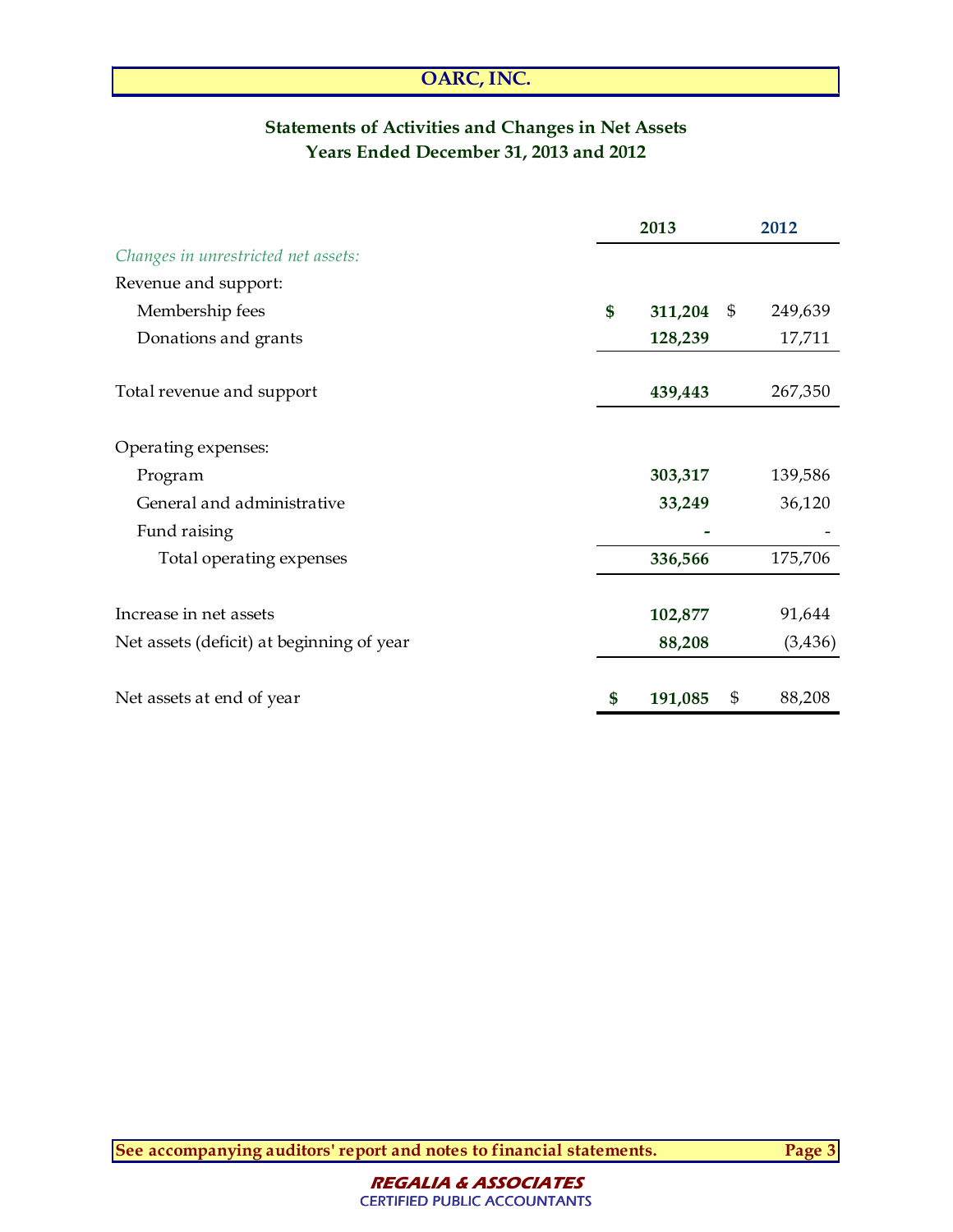# **Statements of Cash Flows Years Ended December 31, 2013 and 2012**

|                                                | 2013          |       | 2012     |
|------------------------------------------------|---------------|-------|----------|
| Operating activities:                          |               |       |          |
| Increase in net assets                         | \$<br>102,877 | $\$\$ | 91,644   |
| Adjustments to reconcile to cash provided by   |               |       |          |
| operating activities:                          |               |       |          |
| Depreciation and amortization                  | 19,723        |       | 6,716    |
| Changes in:                                    |               |       |          |
| Accounts receivable, net                       | 11,250        |       | (2,250)  |
| Accounts payable and accrued liabilities       | 21,699        |       | 2,265    |
| Deferred revenue                               | 71,297        |       | (7, 139) |
| Cash provided by operating activities          | 226,846       |       | 98,028   |
| Investing activities:                          |               |       |          |
| Acquisition of property and equipment          | (97, 414)     |       | (850)    |
| Cash used for investing activities             | (97, 414)     |       | (850)    |
| Increase in cash and cash equivalents          | 129,432       |       | 97,178   |
| Cash and cash equivalents at beginning of year | 165,468       |       | 68,290   |
| Cash and cash equivalents at end of year       | \$<br>294,900 | \$    | 165,468  |
| Additional cash flow information:              |               |       |          |
| Interest paid                                  | \$            | \$    |          |
| Tax registration fees                          | \$<br>75      | \$    | 75       |



**REGALIA & ASSOCIATES**  *CERTIFIED PUBLIC ACCOUNTANTS CERTIFIED PUBLIC ACCOUNTANTS*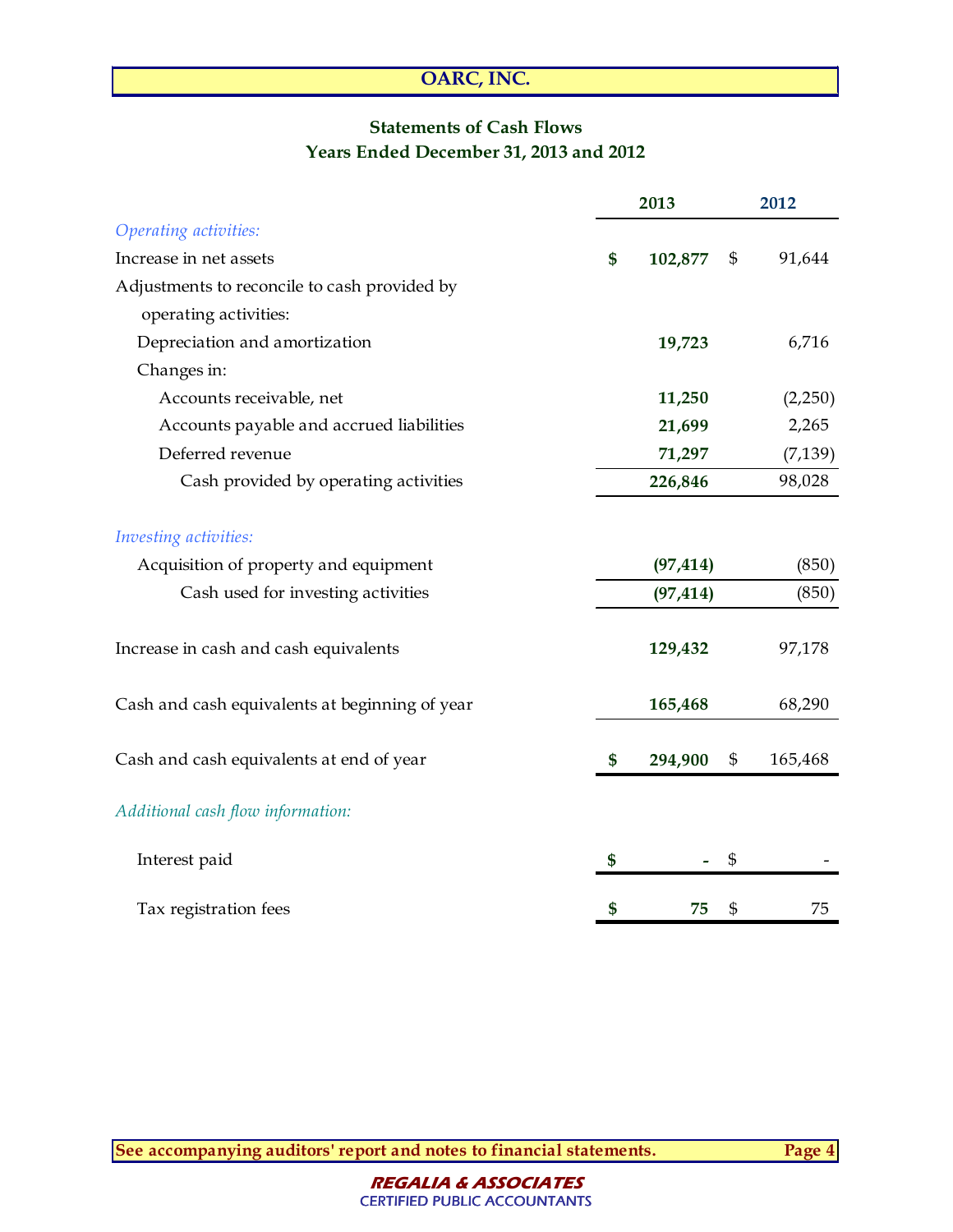# **Statement of Functional Expenses**

**Year Ended December 31, 2013**

*(with Summarized Financial Information for the Year Ended December 31, 2012)*

|                                  |               |                | <b>General</b> |                |    |               |               |
|----------------------------------|---------------|----------------|----------------|----------------|----|---------------|---------------|
|                                  |               |                | & Admin-       | Fund           |    | 2013          | 2012          |
|                                  | Programs      |                | istrative      | <b>Raising</b> |    | <b>Totals</b> | <b>Totals</b> |
| Bad debts                        | \$            | \$             | 3,750          | $\mathfrak{S}$ | \$ | 3,750         | \$<br>20,750  |
| Bank charges and other fees      |               |                | 1,132          |                |    | 1,132         | 694           |
| Conferences and meetings         | 32,798        |                |                |                |    | 32,798        |               |
| Depreciation and amortization    | 16,765        |                | 2,958          |                |    | 19,723        | 6,716         |
| Office and other                 | 2,091         |                | 1,394          |                |    | 3,485         | 3,367         |
| Postage and shipping             |               |                | 1,077          |                |    | 1,077         | 130           |
| Professional and consulting      | 217,939       |                | 16,986         |                |    | 234,925       | 123,301       |
| Occupancy                        | 10,565        |                | 1,865          |                |    | 12,430        | 12,000        |
| Telephone and telecommunications | 1,604         |                | 283            |                |    | 1,887         | 130           |
| Travel and related expenses      | 21,555        |                | 3,804          |                |    | 25,359        | 8,618         |
| Totals                           | 303,317<br>\$ | $\mathfrak{S}$ | 33,249         | $\mathfrak{S}$ | \$ | 336,566       | \$<br>175,706 |

**See accompanying auditors' report and notes to financial statements. Page 5**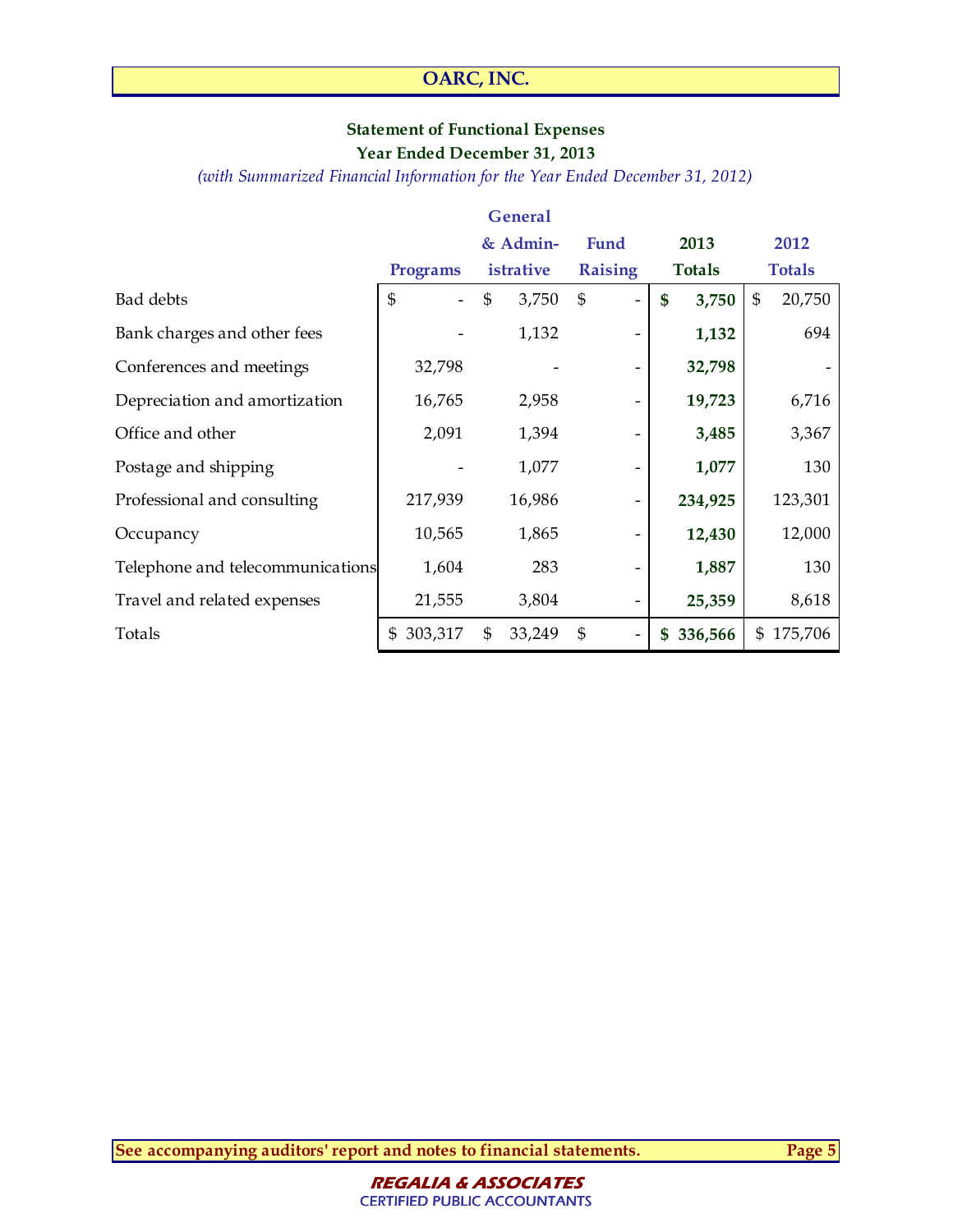# **Notes to Financial Statements December 31, 2013**

#### **1. Organization**

OARC, Inc. is a  $501(c)(3)$  nonprofit public benefit corporation incorporated in the state of Delaware, with an office and employees in California. OARC was conceived in 2004 and then incorporated in late 2008 as part of a joint research proposal with CAIDA to the National Science Foundation. OARC was conceived as a membership organization where DNS operators, network researchers, software implementers, and others could participate to share data, common problems, and solutions in a secure environment.

OARC provides and develops direct real-time assistance and information from TLD and other root server operations in the event of denial-of-service attacks against members' infrastructure. OARC's mission is to build trust among its members through forums where information can be shared in confidence; to enable knowledge transfer by organizing semiannual workshops; to promote research through data collection, analysis, and simulation; and to increase awareness with publicly available tools and services.

## **2. Summary of Significant Accounting Policies**

#### *Basis of Accounting and Presentation*

The financial statements of the OARC have been prepared on the accrual basis of accounting in accordance with Financial Accounting Standards Board in its Accounting Standards Codification (ASC) 958.205, *Presentation of Financial Statements of Not-for-Profit Entities*.

#### *Use of Estimates*

The preparation of financial statements in conformity with accounting principles generally accepted in the United States of America requires management to make estimates and assumptions that affect the reported amounts of assets and liabilities and disclosure of contingent assets and liabilities at the date of the financial statements and the reported amounts of support, revenues, and expenses during the reporting period. Actual results could differ from those estimates.

#### *Cash and Cash Equivalents*

OARC considers all highly liquid investments with a maturity of three months or less when acquired to be cash equivalents. OARC maintains its cash balances in high quality financial institutions, which at times may exceed federally insured limits. OARC has not experienced any losses in such accounts.

#### *Fair Value of Financial Instruments*

Unless otherwise indicated, the fair values of all reported assets and liabilities, which represent financial instruments, none of which are held for trading purposes, approximate carrying values of such amounts.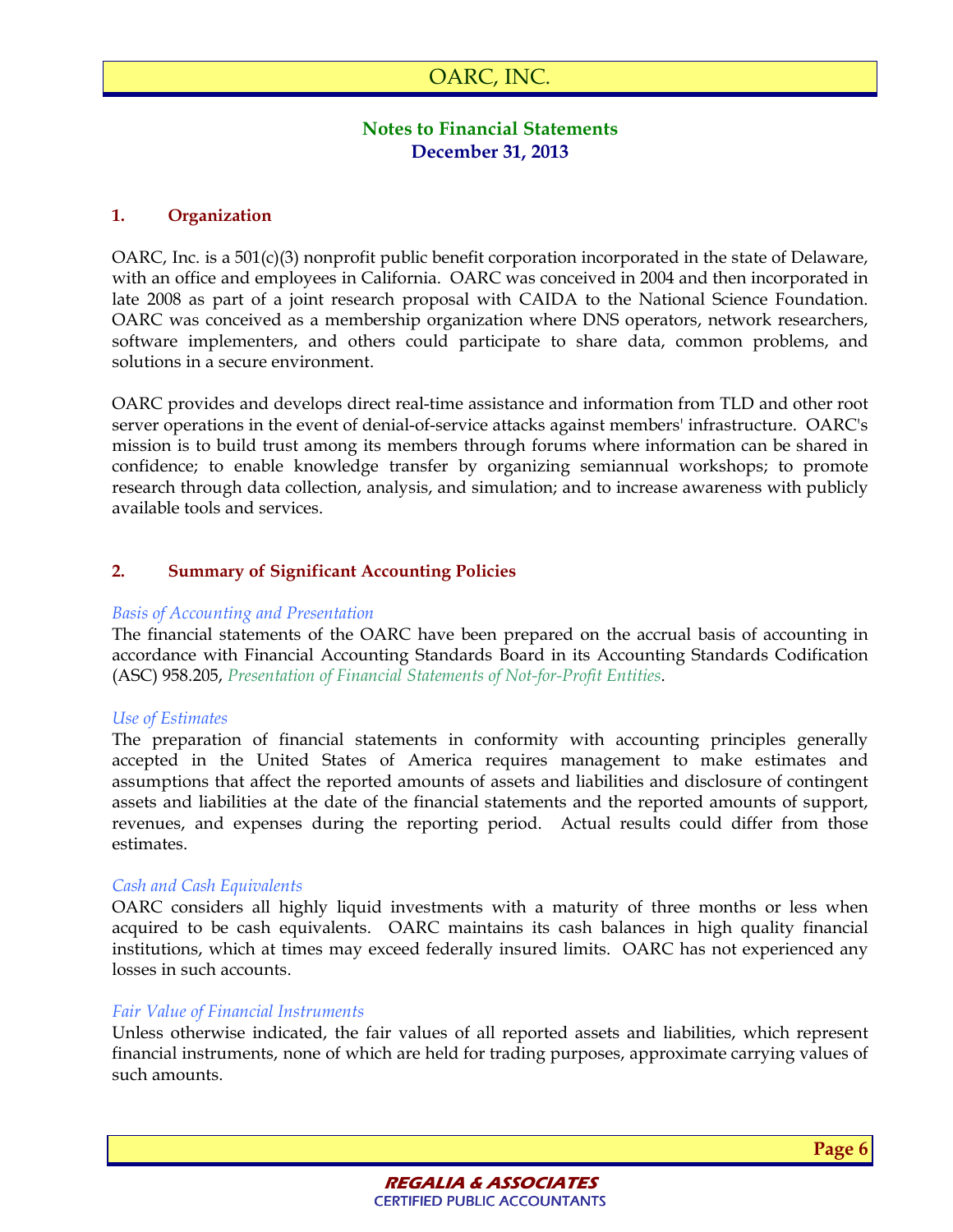## **Notes to Financial Statements**

#### **2. Summary of Significant Accounting Policies** *(continued)*

#### *Property and Equipment*

Property and equipment are valued at cost or, if donated, at fair market value on the date of donation. Depreciation is provided by use of the straight-line method over the estimated useful lives of the assets. The cost of property and equipment greater than \$500 is capitalized and depreciated over the estimated useful life of each class of depreciable asset.

#### *Net Assets*

In accordance with accounting principles generally accepted in the United States of America Under (ASC 958.205), financial statements must present classes of net assets based on the following categories: unrestricted net assets, temporarily restricted net assets, and permanently restricted net assets. Grants and contributions are classified in the appropriate net asset category based on the absence or existence of donor-imposed restrictions that limit the use of the donated assets if they are designated as support for future periods or future projects when they are received.

OARC reports gifts of cash and other assets as temporarily restricted support if they are received with donor stipulations that limit the use of the donated assets or if they are designated as support for future periods. When a donor's intended purpose is met or a time restriction expires, the temporarily restricted net asset is transferred to unrestricted net assets and reported in the statement of activities as net assets released from restrictions. Donor-restricted contributions where restrictions are met in the same reporting period in which they are contributed are reported as unrestricted support. OARC had no temporarily restricted net assets as of December 31, 2013 and 2012.

Permanently restricted net assets include those net assets that must be maintained in perpetuity in accordance with donor restrictions. The investment return from such assets may be used for purposes as specified by the donor or, if the donor has not specified a purpose, the income from such investments is not restricted and is included in unrestricted net assets. OARC had no permanently restricted net assets as of December 31, 2013 and 2012.

Unrestricted net assets include all of those donated assets that have no restrictions or limitations imposed on their use. The Board of Directors may elect certain unrestricted funds to be set aside as Board designated funds, which may not be spent without approval by the Board. No such funds were set-aside as of December 31, 2013 and 2012.

#### *Revenue and Support Recognition*

OARC receives revenue from a variety of sources. Revenues from other restricted grants and donations are recognized as income in the temporarily restricted fund in the period in which donor conditions are met and grant proceeds are considered earned.

#### *Contributions*

OARC records contributions in accordance with the recommendations of ASC 958.605, *Revenue Recognition of Not-for-Profit Entities*. Contributions received and unconditional promises to give are measured at their fair values and are reported as an increase in unrestricted net assets.

*(continued)* 



**Page 7**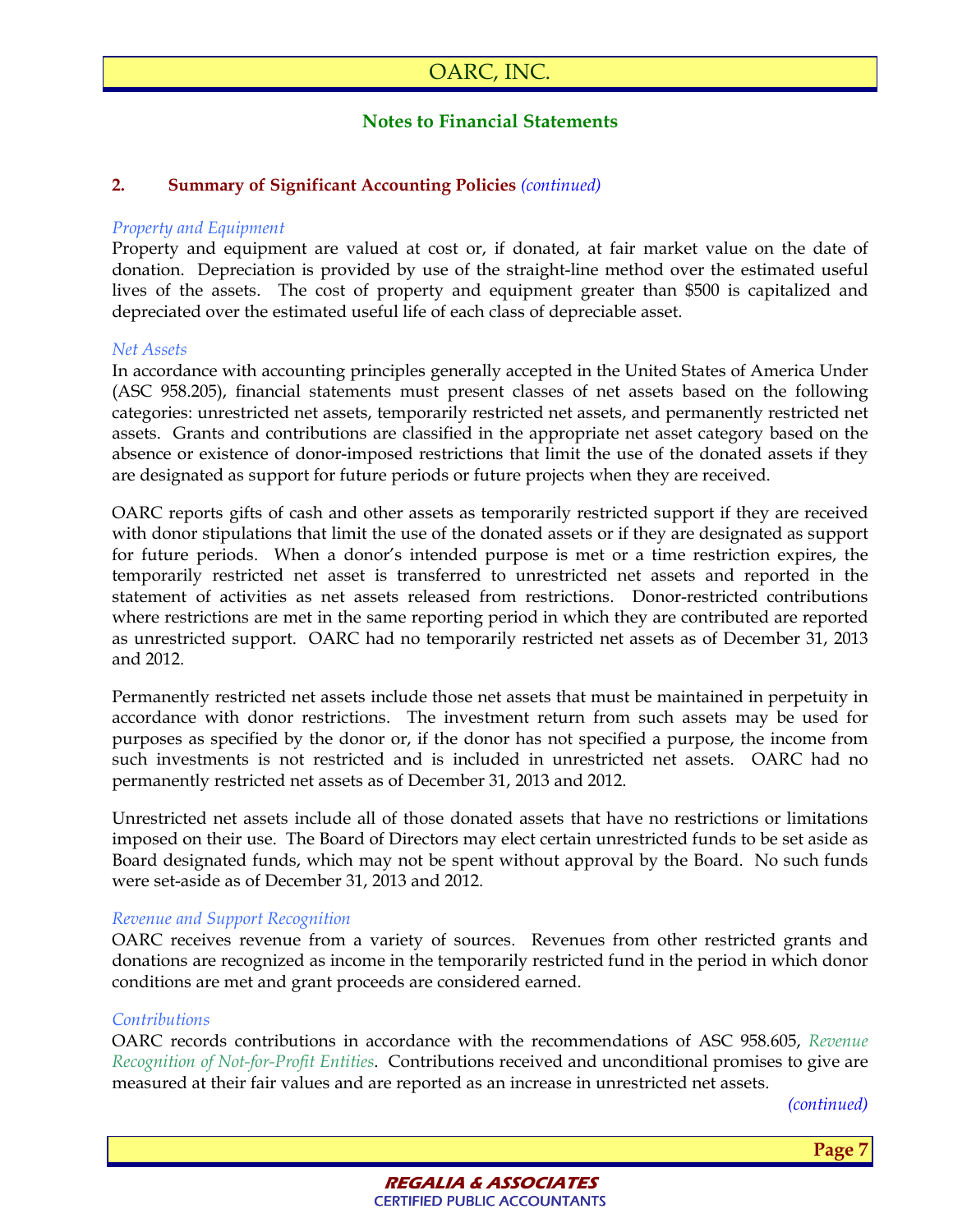# **Notes to Financial Statements**

## **2. Summary of Significant Accounting Policies** *(continued)*

#### *Contributions*

Although it had none for the years ended December 31, 2013 and 2012, OARC reports gifts of cash and other assets as temporarily restricted support if they are received with donor stipulations that limit the use of the donated assets or if they are designated as support for future periods. When a donor's intended purpose is met or a time restriction expires, the temporarily restricted net asset is transferred to unrestricted net assets and reported in the statement of activities as net assets released from restrictions. Contributions in which the donor restrictions are never relieved are recorded as permanently restricted support. Donor-restricted contributions where restrictions are met in the same reporting period in which they are contributed are reported as unrestricted support.

OARC's policy is to record donated property at the estimated fair value at the date of receipt. OARC reports gifts of property as unrestricted support unless explicit donor stipulations specify how the donated assets are to be used. Gifts of long-lived assets with explicit restrictions that specify how the assets are to be used and gifts of cash or other assets that must be used to acquire long-lived assets are reported as temporarily restricted support. Absent explicit donor stipulations about how long those long-lived assets must be maintained, OARC reports expirations of donor restrictions when the donated or acquired long-lived assets are placed in service.

#### *Contributed Services and Costs*

Contributed services and costs are reflected at the fair value of the contribution received. The contributions of services and costs are recognized if they (a) create or enhance nonfinancial assets or (b) require specialized skills that are provided by individuals possessing those skills and would typically need to be purchased if not provided by donation. OARC recognized \$50,000 of in-kind contributions during the year ended December 31, 2013. There were no in-kind contributions during the year ended December 31, 2012.

#### *Income Taxes*

Financial statement presentation follows the recommendations of ASC 740, *Income Taxes*. Under ASC 740, OARC is required to report information regarding its exposure to various tax positions taken by OARC and requires a two-step process that separates recognition from measurement. The first step is determining whether a tax position has met the recognition threshold; the second step is measuring a tax position that meets the recognition threshold. Management believes that OARC has adequately evaluated its current tax positions and has concluded that as of December 31, 2013, OARC does not have any uncertain tax positions for which a reserve or an accrual for a tax liability would be necessary.

OARC has received notification from the Internal Revenue Service and the State of California that it qualifies for tax-exempt status under Section  $501(c)(3)$  of the Internal Revenue Code and Section 23701d of the California Revenue and Taxation Code. This exemption is subject to periodic review by the federal and state taxing authorities and management is confident that OARC continues to satisfy all federal and state statutes in order to qualify for continued tax exemption status. OARC may periodically receive unrelated business income requiring OARC to file separate tax returns under federal and state statutes. Under such conditions, OARC calculates and accrues the applicable taxes payable.